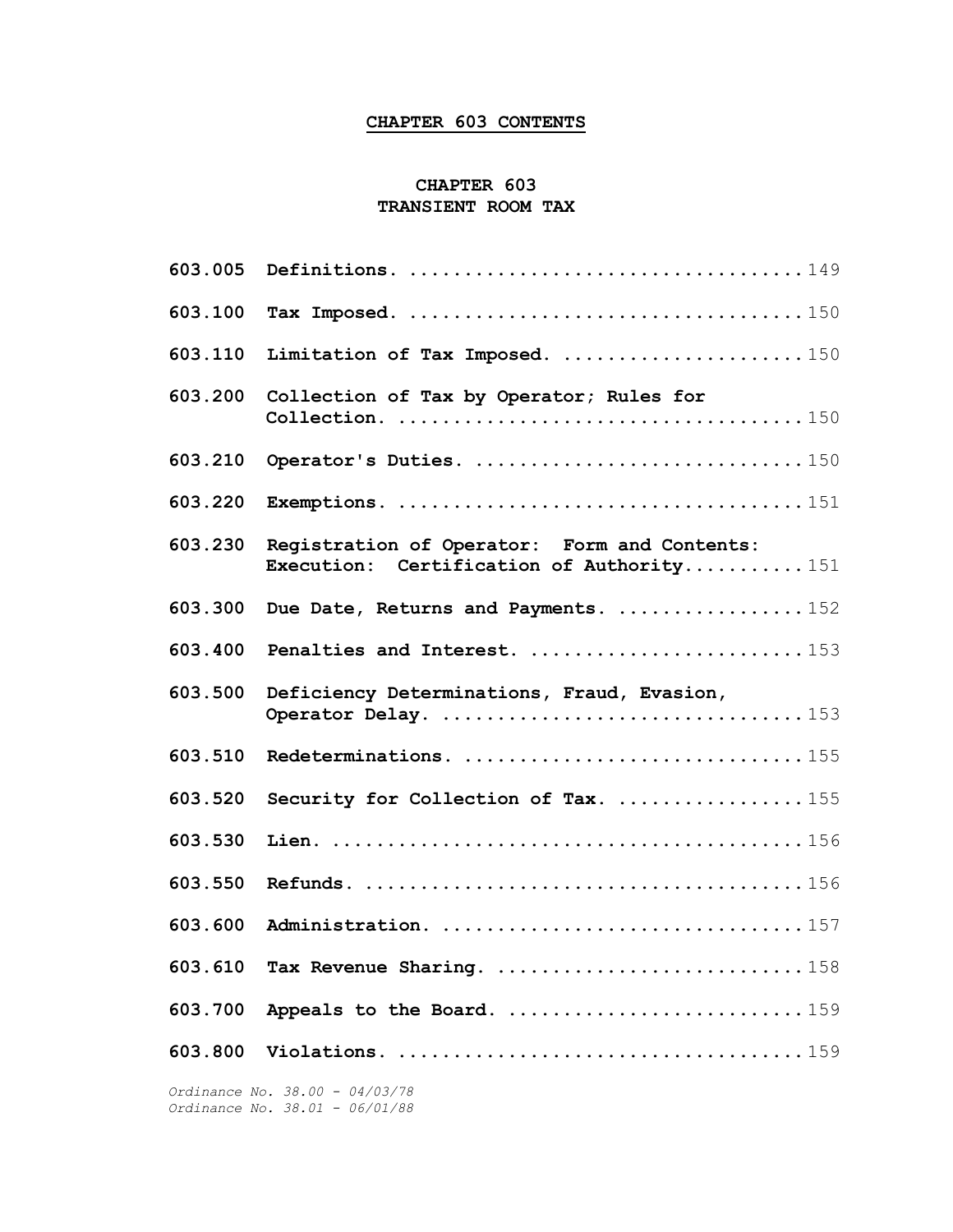| Ordinance No. 38.02 - 03/01/89    |
|-----------------------------------|
| Ordinance No. 38.03B - 11/28/2000 |
| Ordinance No. 38.05 - 10/05/2004  |
| Ordinance No. 38.06 - 01/01/2007  |
| Ordinance No. 38.07 - 10/24/2011  |

#### CHAPTER 603 TRANSIENT ROOM TAX

603.005 Definitions. Except where the context otherwise requires, the definitions given in this section govern the construction of this Chapter.

 (1) "Accrual Accounting" means the operator enters the rent due from a transient on his records when the rent is earned whether or not it is paid.

 (2) "Board" means the Klamath County Board of County Commissioners.

 (3) "Cash Accounting" means the operator does not enter the rent due from a transient on his records until rent is paid.

(4) "County" means Klamath County.

 (5) "Occupancy" means the use or possession or the right to the use or possession for lodging or sleeping or any other purposes, of any room or rooms in transient lodging, or a portion thereof.

 (6) "Operator" means either of the following: a) Transient Lodging Intermediary; A person other than a transient lodging provider that facilitates the retail sale of transient lodging and charges for occupancy of transient lodging b) the person who is proprietor of the transient lodging in any capacity. Where the operator performs his functions through a managing agent or any type or character other than an employee, the managing agent shall also be deemed an operator for the purposes of this Ordinance and shall have the same duties and liabilities as his principal. Compliance with the provisions of this Ordinance by the intermediary, the principal or the managing agent shall be considered to be compliance by all.

 (7) "Person" means any individual, firm, partnership, joint venture, association, social club, fraternal organization, fraternity, sorority, public or private dormitory, joint stock company, corporation, estate, trust, business trust, receiver, trustee, syndicate, or any other group or combination acting as a unit.

 (8) "Rent" means the consideration charged, whether or not received by the operator, for the occupancy of space in transient lodging valued in money, goods, labor, credits, property, or other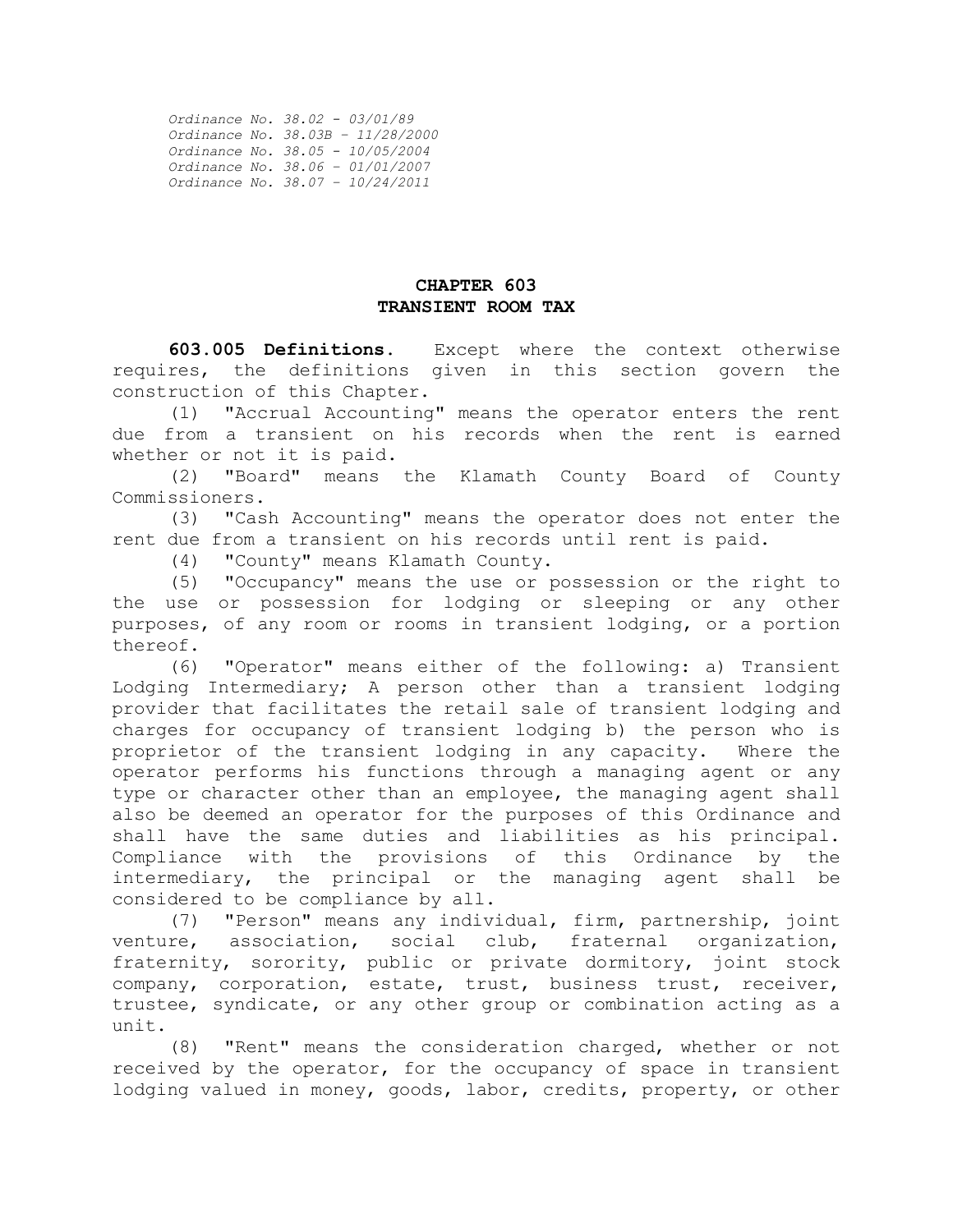consideration valued in money, with no deduction there from. Rent includes, but is not limited to: resort fees, pet fees, fees for extra beds or any other consideration required for the space in transient lodging.

 (9) "Rent Package Plan" means the consideration charged for both food and rent where a single rate is made for the total of both. The amount applicable to rent for determination of transient room tax under this Ordinance shall be the same charge made for rent when consideration is not a part of a package plan.

 (10) "Tax Administrator" means the Klamath County Tax Collector.

 (11) "Tax" means either the tax payable by the transient or the aggregate amount of taxes due from an operator during the period for which he is required to report his collections.

 (12) "Transient" mean any individual who exercises occupancy or is entitled to occupancy in transient lodging for a period of thirty (30) consecutive calendar days or less, counting portions of calendar days as full days. The day a transient checks out of the transient lodging shall not be included in determining the thirty-day period if the transient is not charged rent for that day by the operator. Any such individual so occupying space in transient lodging shall be deemed to be a transient until the period of thirty days has expired unless there is an agreement in writing between the operator and the occupant providing for a longer period of occupancy.

 (13) "Transient Lodging" means hotel, motel, and inn dwelling units or any other housing including but not limited to, a private home, cabin, vacation rental or like facilities located in Klamath County that are designated by the operator for temporary overnight human occupancy, and includes spaces used for recreational vehicle parking or erecting a tent during periods of human occupancy.

 (14) "Transient lodging intermediary" means a person other than a transient lodging provider that facilitates the retail sale of transient lodging and: (a) Charges for occupancy of transient lodging; (b) Collects the consideration charged for occupancy of the transient lodging; or (c) Receives a fee or commission and requires that the transient lodging provider to use a specific third-party entity to collect the consideration charged for.

603.100 Tax Imposed. For the privilege of occupancy in any transient lodging, on and after the effective date of this Chapter, each transient shall pay a tax in the amount of eight percent (8%) of the rent charged by the operator. The tax constitutes a debt owed by the transient to the County which is extinguished only by payment to the operator. The transient shall pay the tax to the operator of the transient lodging at the time the rent is paid. The operator shall enter the tax on his records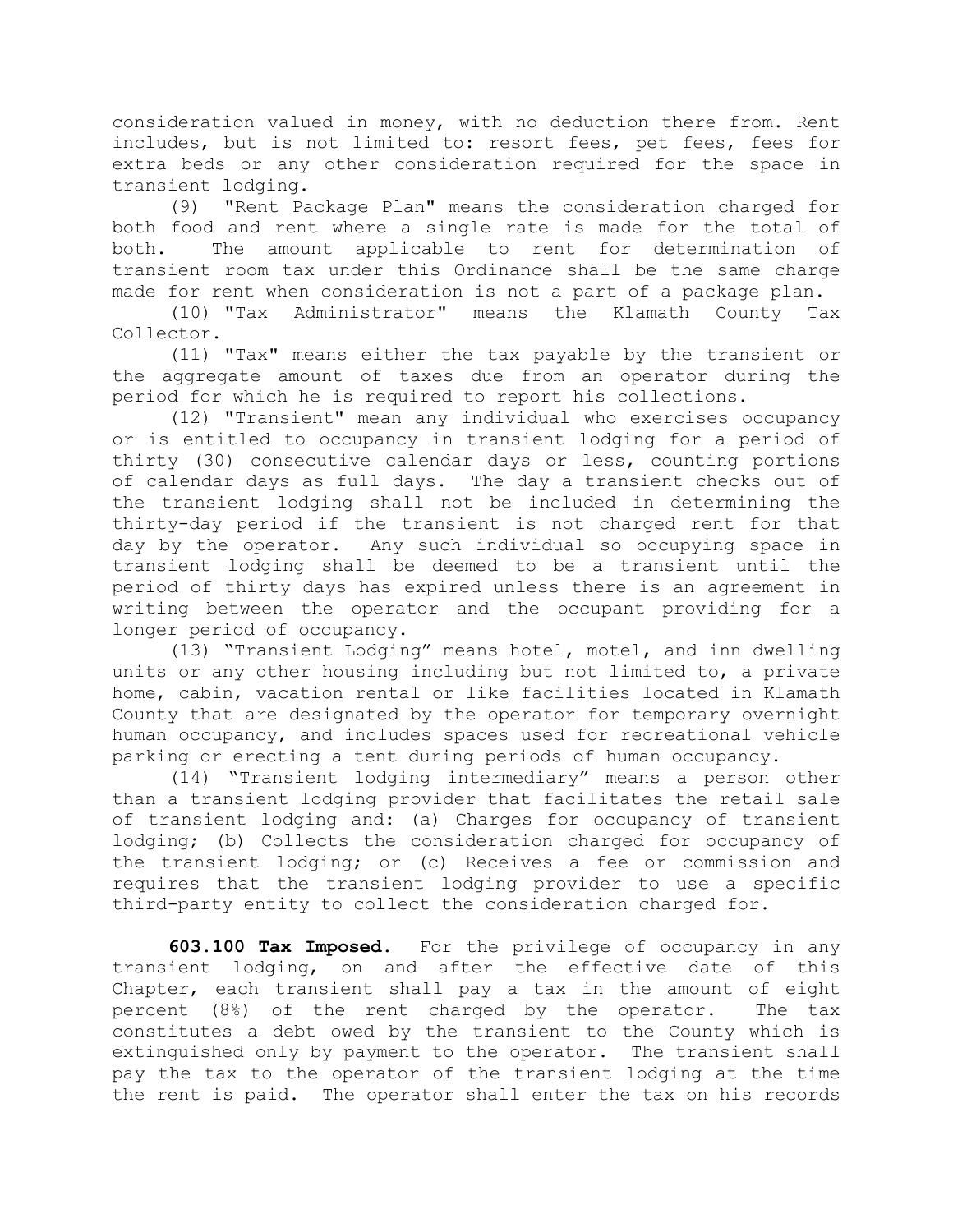when rent is collected if the operator keeps his records on the cash accounting basis and when earned if the operator keeps his records on the accrual accounting basis. If rent is paid in installments, a proportionate share of the tax shall be paid by the transient to the operator with each installment.

603.110 Limitation of Tax Imposed. The tax imposed by this Chapter shall apply to all transient lodging located within Klamath County both inside and outside of all incorporated cities within said County.

#### 603.200 Collection of Tax by Operator; Rules for Collection.

(1) Every operator providing transient lodging in this County, the occupancy of which is not exempted under the terms of this Chapter, shall collect a tax from the occupant. The tax collected or accrued by the operator constitutes a debt owed by the operator to the County.

 (2) In all cases of credit or deferred payment of rent, the payment of tax to the operator may be deferred until the rent is paid; and the operator shall not be liable for the tax until credits are paid or deferred payments are made.

603.210 Operator's Duties. Each operator shall collect the tax imposed by this Chapter at the same time as the rent is collected from every transient. The amount of tax shall be separately stated upon the operator's records and any receipt rendered by the operator. No operator of transient lodging shall advertise that the tax or any part of the tax will be assumed or absorbed by the operator or that it will not be added to the rent or that when added, any part will be refunded, except in the manner provided by this Chapter.

603.220 Exemptions. No tax imposed under this Chapter shall be imposed upon:

 (1) Any occupant for more than thirty (30) successive calendar days; (a person who pays for lodging on a monthly basis, irrespective of the number of days in such month, shall not be deemed a transient);

 (2) Any occupant whose rent is of a value less than \$4.00 per day;

 (3) Any occupant whose rent is paid for hospital room or to a medical clinic, convalescent home or home for aged people.

(4) The United States Government when a federal employee is on federal government business and the lodging for the employee is directly paid for by the government or employee with a government issued check, credit card, purchase order or other form of procurement document.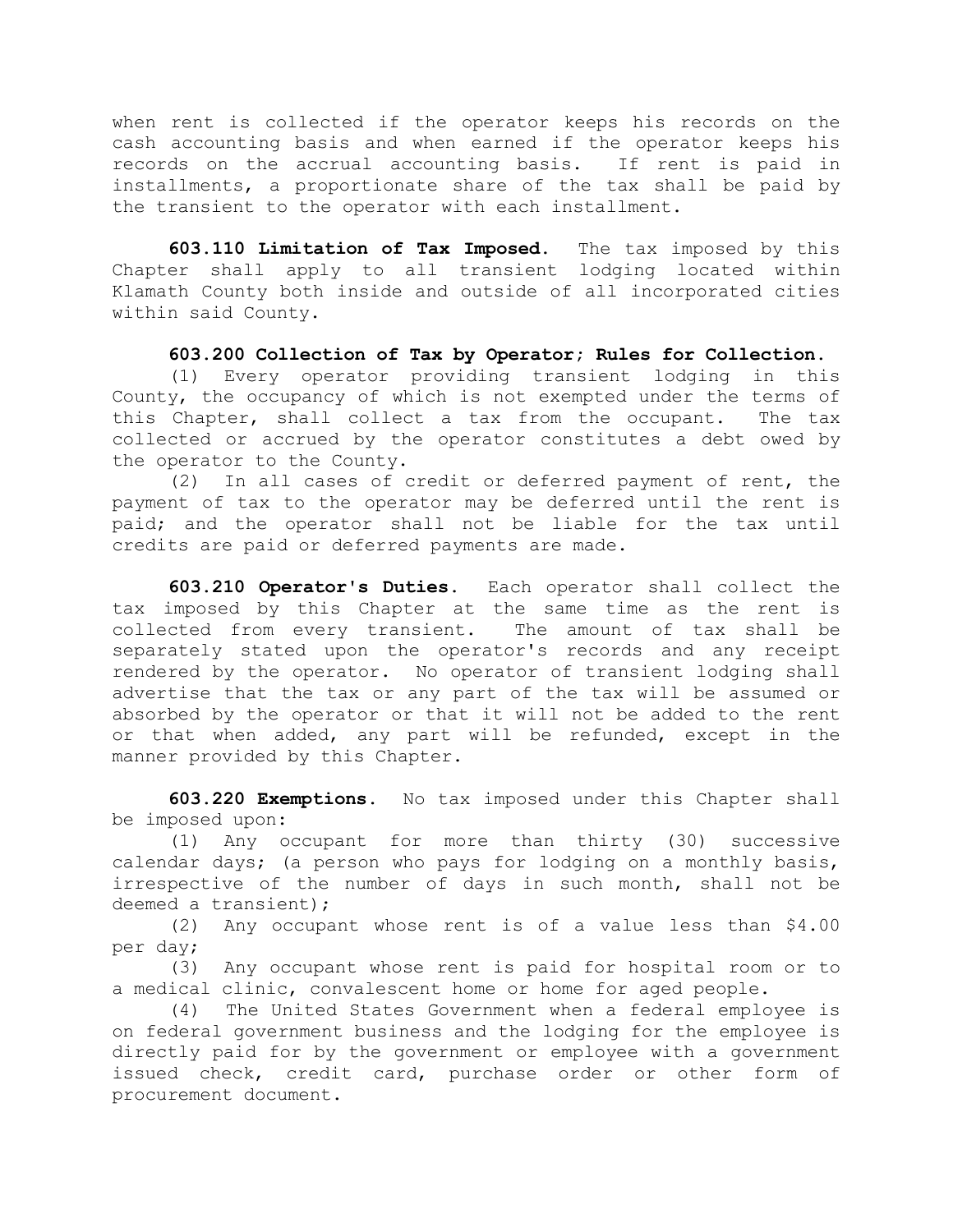(5) Any Federally Chartered organization when an organization employee is on organization business and the lodging for the employee is directly paid for by the organization or employee with an organization-issued check, credit card, purchase order or other form of procurement document.

## 603.230 Registration of Operator: Form and Contents: Execution: Certification of Authority.

 (1) Every person engaging or about to engage in business as an operator of transient lodging in this County shall register with the Tax Administrator on a form provided by him. Operators engaged in business at the time this Chapter is adopted must register not later than thirty (30) calendar days after passage of this Ordinance. Operators starting business after this Ordinance is adopted must register within fifteen (15) calendar days after commencing business. The privilege of registration after the date of imposition of such tax shall not relieve any person from the obligation of payment or collection of tax regardless of registration. Registration shall set forth the name under which an operator transacts or intends to transact business, the location of his place or places of business and such other information to facilitate the collection of the tax as the Tax Administrator may require. The registration shall be signed by the operator. The Tax Administrator shall within ten (10) days after registration issue without charge from the occupant a Certificate of Authority to the registrant to collect the tax from the occupant of the transient lodging together with a duplicate thereof for each additional place of business for each registrant. Certificates shall be non-assignable and nontransferable and shall be surrendered immediately to the Tax Administrator upon the cessation of business at the location named or upon its sale or transfer. Each certificate and duplicate shall state the place of business to which it is applicable and shall be prominently displayed therein so as to be seen and come to the notice readily of all occupants and persons seeking occupancy.

 (2) Said certificate shall, among other things, state the following:

- (a) The name of the operator;
- (b) The address of the transient lodging;
- (c) The date upon which the certificate was issued;

 (d) "This Transient Occupancy Registration Certificate signifies that the person named on the face thereof has fulfilled the requirements of the Transient Room Tax Ordinance of the County of Klamath by registration with the Tax Administrator for the purpose of collecting from transients the room tax imposed by said County and remitting said tax to the Tax Administrator".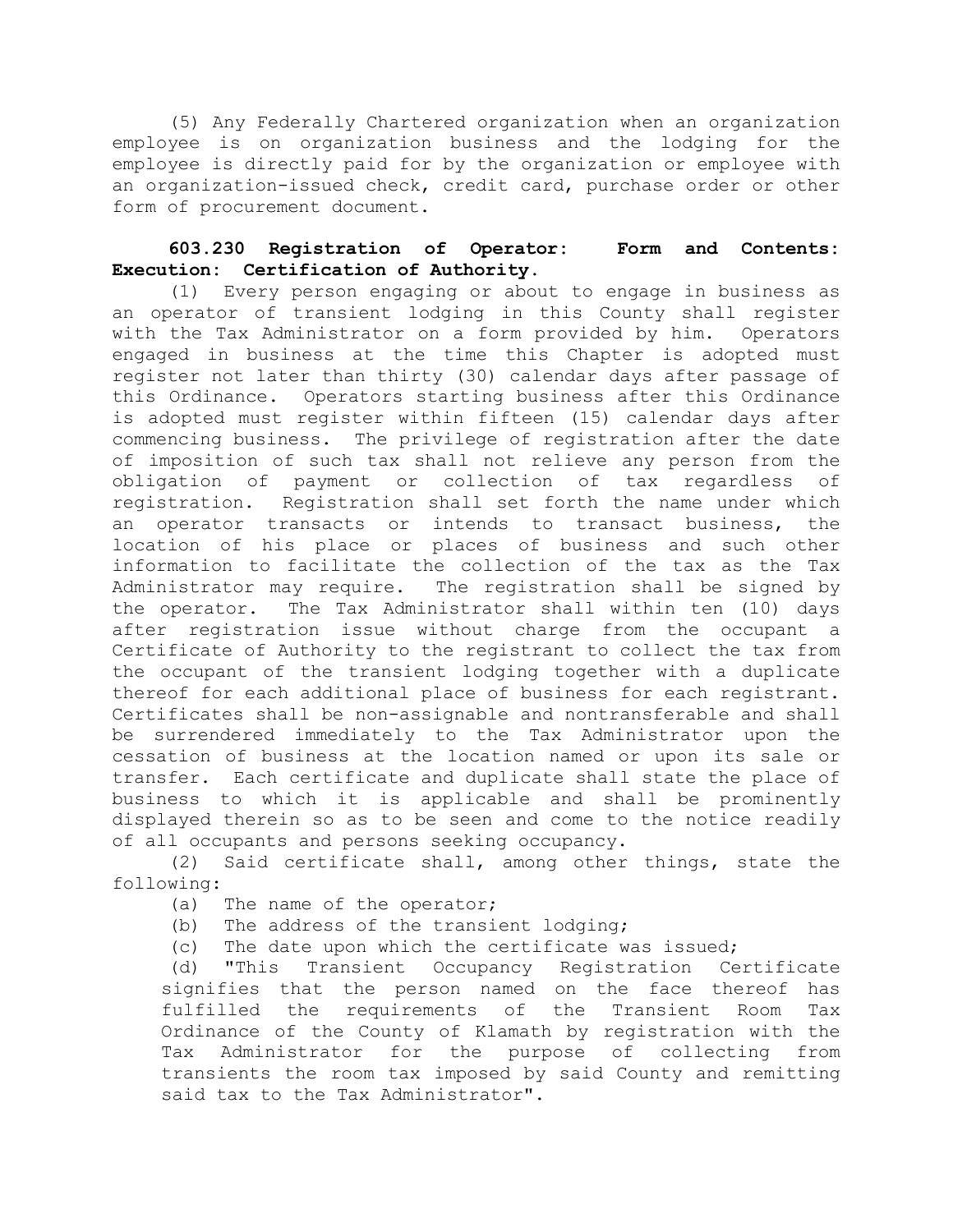#### 603.300 Due Date, Returns and Payments.

 (1) The tax imposed by this Chapter shall be paid by the transient to the operator at the time that rent is paid. All amounts of such taxes collected by any operator are due and payable to the Tax Administrator on a quarterly basis on the fifteenth (15th) day of the month for the three preceding months and are delinquent on the last day of the month in which they are due. The Tax Administrator shall notify each operator of the due and delinquent dates for the operator's return. The initial return under this ordinance may be less than the three months preceding the due date; thereafter, returns shall be made for the applicable quarterly period.

 (2) On or before the fifteenth (15th) day of the month following each quarter of collection a return for the preceding quarter's tax collections shall be filed with the Tax Administrator. The return shall be filed in such form as the Tax Administrator may prescribe by every operator liable for payment of tax.

 (3) Returns shall show the amount of tax collected or otherwise due for the related period. The Tax Administrator may require returns to show the total rentals upon which tax was collected or otherwise due, gross receipts of operator for such period, and an explanation in detail of any discrepancy between such amounts, and the amount of rents exempt, if any.

 (4) The person required to file the return shall deliver the return together with the remittance of the amount of the tax due to the Tax Administrator at his office either by personal delivery or by mail. If the return is mailed, the postmark shall be considered the date of delivery for determining delinquencies.

 (5) For good cause, the Tax Administrator may extend but not to exceed one month the time for making any return or payment of tax. No further extension shall be granted, except by the Board. Any operator to whom an extension is granted shall pay interest at the rate of one percent (1%) per month on the amount of tax due without proration for a fraction of a month. If a return is not filed and the tax interest due is not paid by the end of the extension granted, then the interest shall become a part of the tax for computation of penalties described elsewhere in this Chapter.

 (6) If the operator has complied with the terms of this Chapter and particularly the provisions of this section relating to prompt payment of taxes due and payable to the Tax Administrator, he shall be permitted to deduct as a personal collection expense 7% of the amount of the taxes collected as shown by the return mentioned in paragraph 3 of this section.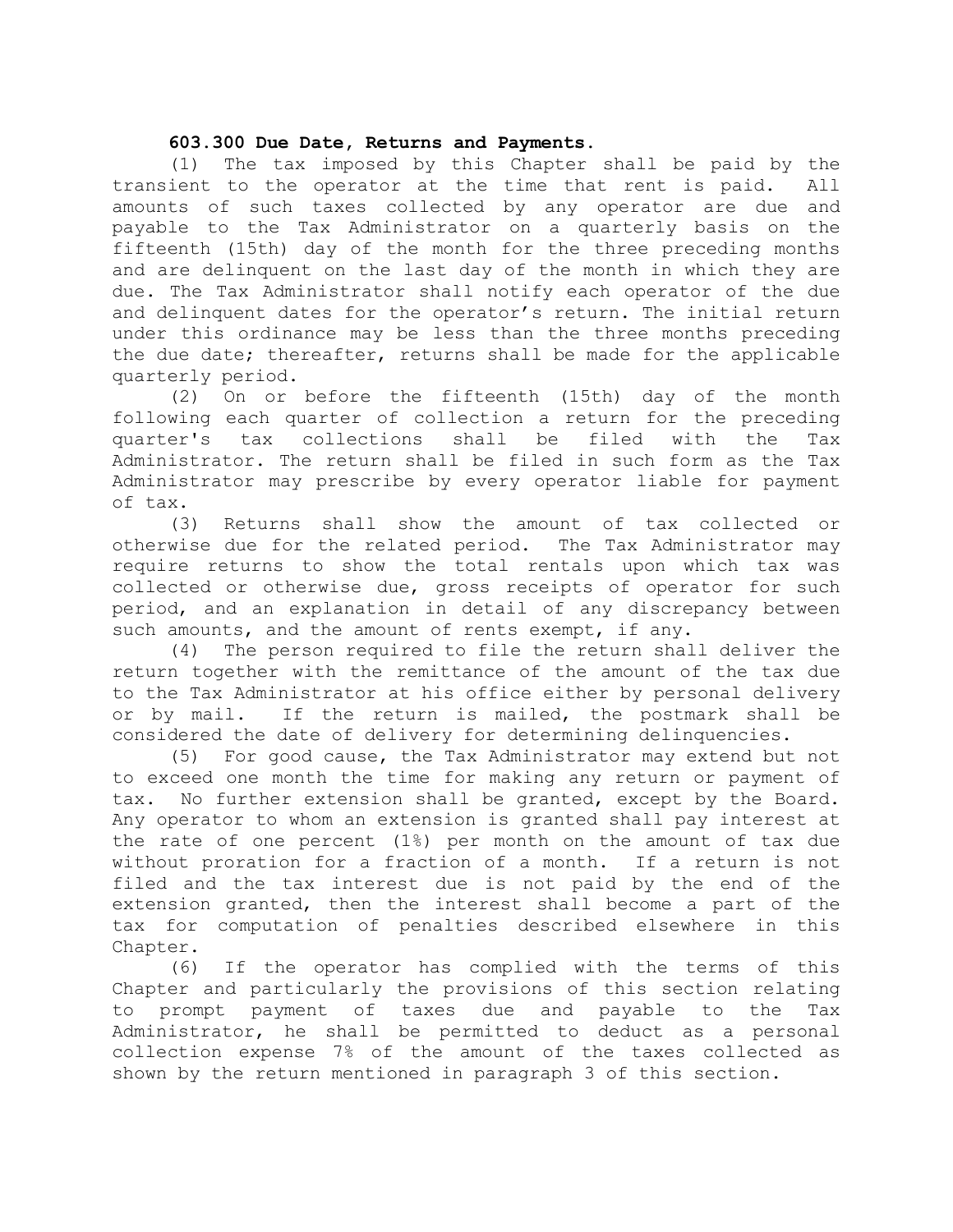#### 603.400 Penalties and Interest.

 (1) Original Delinquency. Any operator who has been granted an extension of time for remittance of tax due and who fails to remit any tax imposed by this Chapter prior to delinquency shall pay a penalty of ten percent (10%) of the amount of tax due in addition to the amount of the tax.<br>(2) Continued Delinquency.

Any operator who has not been granted an extension of time for remittance of tax due and who failed to pay any delinquent remittance on or before a period of thirty (30) days following the date on which the remittance first became delinquent shall pay a second delinquency penalty of fifteen percent (15%) of the amount of the tax due plus the amount of the tax and the ten percent (10%) penalty first imposed.

 (3) Fraud. If the Tax Administrator determines that the nonpayment of any remittance due under this Chapter is due to fraud or intent to evade the provisions thereof, a penalty of twenty-five percent (25%) of the amount of the tax shall be added thereto in addition to the penalties stated in paragraphs 1 and 2 of this section.

 (4) Interest. In addition to the penalties imposed, any operator who fails to remit any tax imposed by this Chapter shall pay interest at the rate of one-half of one percent per month or fraction thereof without proration for portions of a month on the amount of the tax due, exclusive of penalties, for the date on which the remittance first became delinquent until paid.

 (5) Penalties Merged with Tax. Every penalty imposed and such interest as accrues under the provisions of this Chapter shall be merged with and become a part of the tax herein required to be paid.

 (6) Petition for Waiver. Any operator who fails to remit the tax herein levied within the time stated shall pay the penalties herein stated provided; however, the operator may petition the Board for waiver and refund of the penalty or any portion thereof, and the Board may if a good and sufficient reason is shown waive and direct a refund of the penalty or any portion thereof.

#### 603.500 Deficiency Determinations, Fraud, Evasion, Operator Delay.

 (1) Deficiency Determination. If the Tax Administrator determines that the returns are incorrect, he may compute and determine the amount required to be paid upon the basis of the facts contained in the return or returns or upon the basis of any information within his possession. One or more deficiency determinations may be made of the amount due for one or more than one period, and the amount so determined shall be due and payable immediately upon service of notice as herein provided after which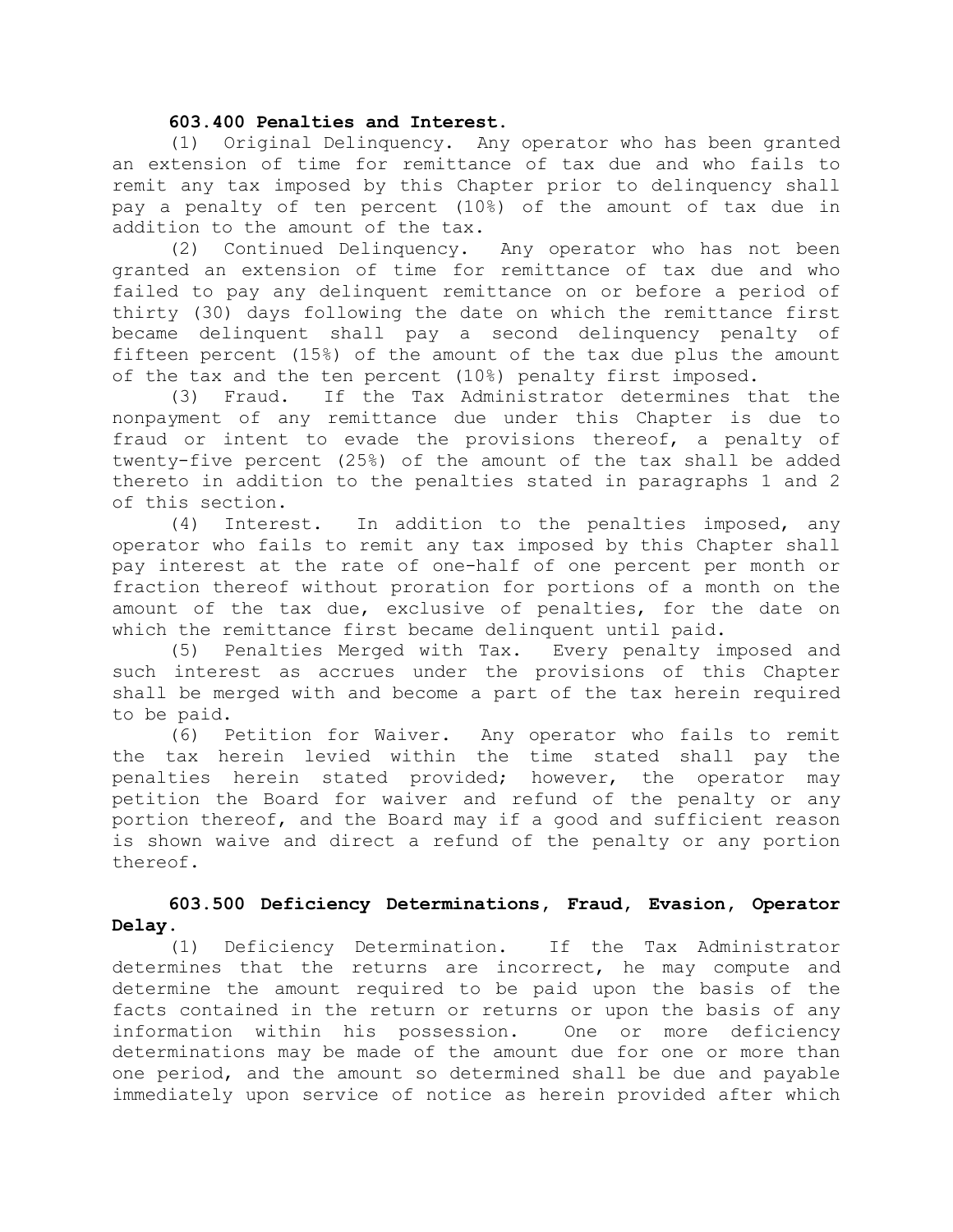the amount determined is delinquent. Penalties on deficiencies shall be applied as set forth in KCC 603.400.

 (a) In making a determination, the Tax Administrator may offset overpayments, if any, which may have been previously made for a period or periods against any underpayment for a subsequent period or periods or against penalties and interest on the underpayment. The interest on underpayment shall be computed in the manner set forth in KCC 603.400.

 (b) The Tax Administrator shall give to the operator or occupant a written notice of his determination. The notice may be served personally or by certified mail. In the case of service by mail of any notice required by this Chapter, the service is complete upon receipt by the operator or his agent or employee, or if refused, the date of its refusal as shown by the United States Postal Department return receipt.

 (c) Except in the case of fraud, intent to evade this Chapter or authorized rules and regulations, every deficiency determination shall be made and notice thereof mailed within three (3) years after the last day of the month following the close of the monthly period for which the amount is proposed to be determined or within three (3) years after the return is filed, whichever period expires the later.

 (d) Any determination shall become due and payable immediately upon receipt of notice and shall become final within ten days after the Tax Administrator has given notice thereof; provided, however, the operator may petition redemption and refund if the petition is filed before the determination becomes final as herein provided.

 (2) Fraud, Refusal to Collect, Evasion. If any operator shall fail or refuse to collect said tax or to make within the time provided in this Chapter any report and remittance of said tax or any portion thereof required by this Chapter or makes a fraudulent return or otherwise willfully attempts to evade this Chapter, the Tax Administrator shall proceed in such manner as he may deem best to obtain facts and information on which to base an estimate of the tax due. As soon as the Tax Administrator has determined the tax due that is imposed by this Chapter from any operator who has failed or refused to collect the same and to report and remit said tax, he/she shall proceed to determine and assess against such operator the tax, interest, and penalties provided for by this Chapter. In case such determination is made, the Tax Administrator shall give a notice in the manner aforesaid of the amount so assessed. Such determination and notice shall be made and mailed within three (3) years after discovery by the Tax Administrator of any fraud, intent to evade or failure or refusal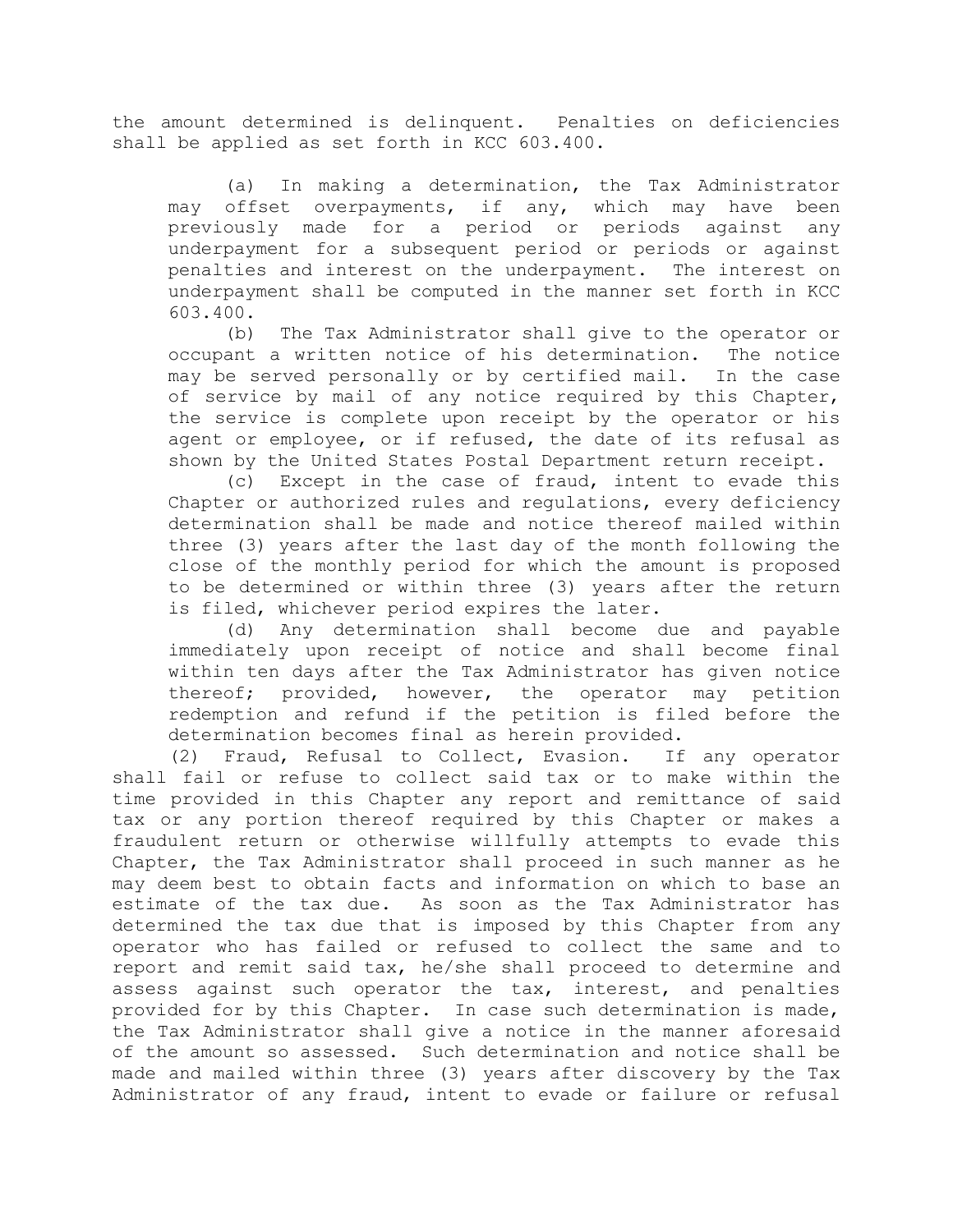to collect said tax or failure to file return. Any determination shall become due and payable immediately upon receipt of notice and shall become final within ten (10) days after the Tax Administrator has given notice thereof; provided, however, the operator may petition redemption and refund if the petition is filed before the determination becomes final as herein provided.

 (3) Operator Delay. If the Tax Administrator believes that the collection of any tax or any amount of tax required to be collected and paid to the County will be jeopardized by delay or if any determination will be jeopardized by delay, he shall thereupon make a determination of the tax or amount of tax required to be collected noting the fact upon the determination. The amount so determined as herein provided shall be immediately due and payable, and the operator shall immediately pay same determination to the Tax Administrator after service of notice thereof; provided, however, the operator may petition after payment has been made for redemption and refund of such determination if the petition is filed within ten (10) days from the date of service of notice by the Tax Administrator.

## 603.510 Redeterminations.

 (1) Any person against whom a determination is made under KCC 603.500 or any person directly interested may petition for a redetermination and redemption and refund within the time required in KCC 603.500. If a petition for redetermination and refund is not filed within the time required in KCC 603.500, the determination becomes final at the expiration of the allowable time.

 (2) If a petition for redetermination and refund is filed within the allowable period, the Tax Administrator shall reconsider the determination; and if the person has so requested in his petition, shall grant the person an oral hearing and shall give him ten days notice of the time and place of the hearing. The Tax Administrator may continue the hearing from time to time as may be necessary.

 (3) The Tax Administrator may decrease or increase the amount of the determination as a result of the hearing; and if an increase is determined, such increase shall be payable immediately after the hearing.

 (4) The order or decision of the Tax Administrator upon a petition for redetermination of redemption and refund becomes final ten (10) days after service upon the petitioner of notice thereof unless appeal of such order or a decision is filed with the Board within ten (10) days after service of such notice.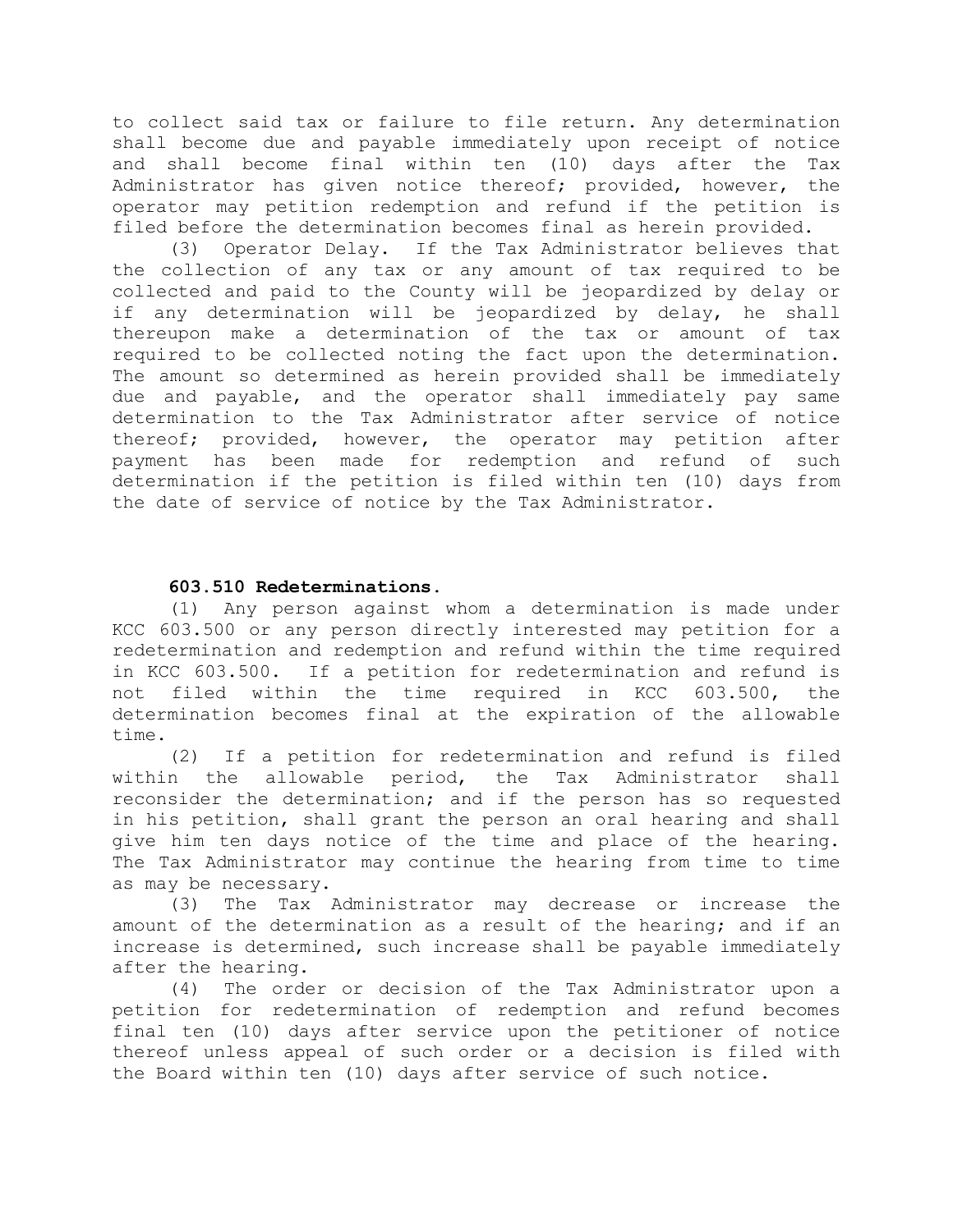(5) No petition for redetermination of redemption and refund or appeal therefrom shall be effective for any purpose unless the operator has first complied with the payment provisions hereof.

## 603.520 Security for Collection of Tax.

 (1) The Tax Administrator after delinquency and when he deems it necessary to insure compliance with this Chapter may require any operator subject thereto to deposit with him such security in the form of cash, bond, or other security as the Tax Administrator may determine. The amount of the security shall be fixed by the Tax Administrator but shall not be greater than twice the operator's estimated average monthly liability for the period for which he files returns, determined in such manner as the Tax Administrator deems proper, or Five Thousand Dollars (\$5,000), whichever amount is the lesser. The amount of the security may be increased or decreased by the Tax Administrator subject to the limitations herein provided.

 (2) At any time within three (3) years after any tax or any amount of tax required to be collected becomes due and payable or at any time within three (3) years after any determination becomes final, the Tax Administrator may bring an action in the courts of this State, or any State, or of the United States in the name of the County to collect the amount delinquent together with penalties and interest.

### 603.530 Lien.

 (1) The tax imposed by this Chapter together with the interest and penalties herein provided and the filing fees paid to the Clerk of Klamath County, Oregon, and advertising costs which may be incurred when same becomes delinquent as set forth in this Chapter shall be and until paid remain a lien from the date of its recording with the Clerk of Klamath County, Oregon, and superior to all subsequent recorded liens on all tangible personal property used in the transient lodging of an operator and may be foreclosed on and sold as may be necessary to discharge said lien if the lien has been recorded. Notice of lien may be issued by the Tax Administrator or his deputy whenever the operator is in default in the payment of said tax, interest, and penalty and shall be recorded and a copy sent by certified mail to the delinquent operator.

 (2) The personal property subject to such lien seized by any deputy or employee of the Tax Administrator may be sold by the department seizing the same at public auction after twenty (20) days notice given by two publications of a notice to such effect in a newspaper of general circulation within the County. The notices required hereunder shall be published not less than seven (7) days apart.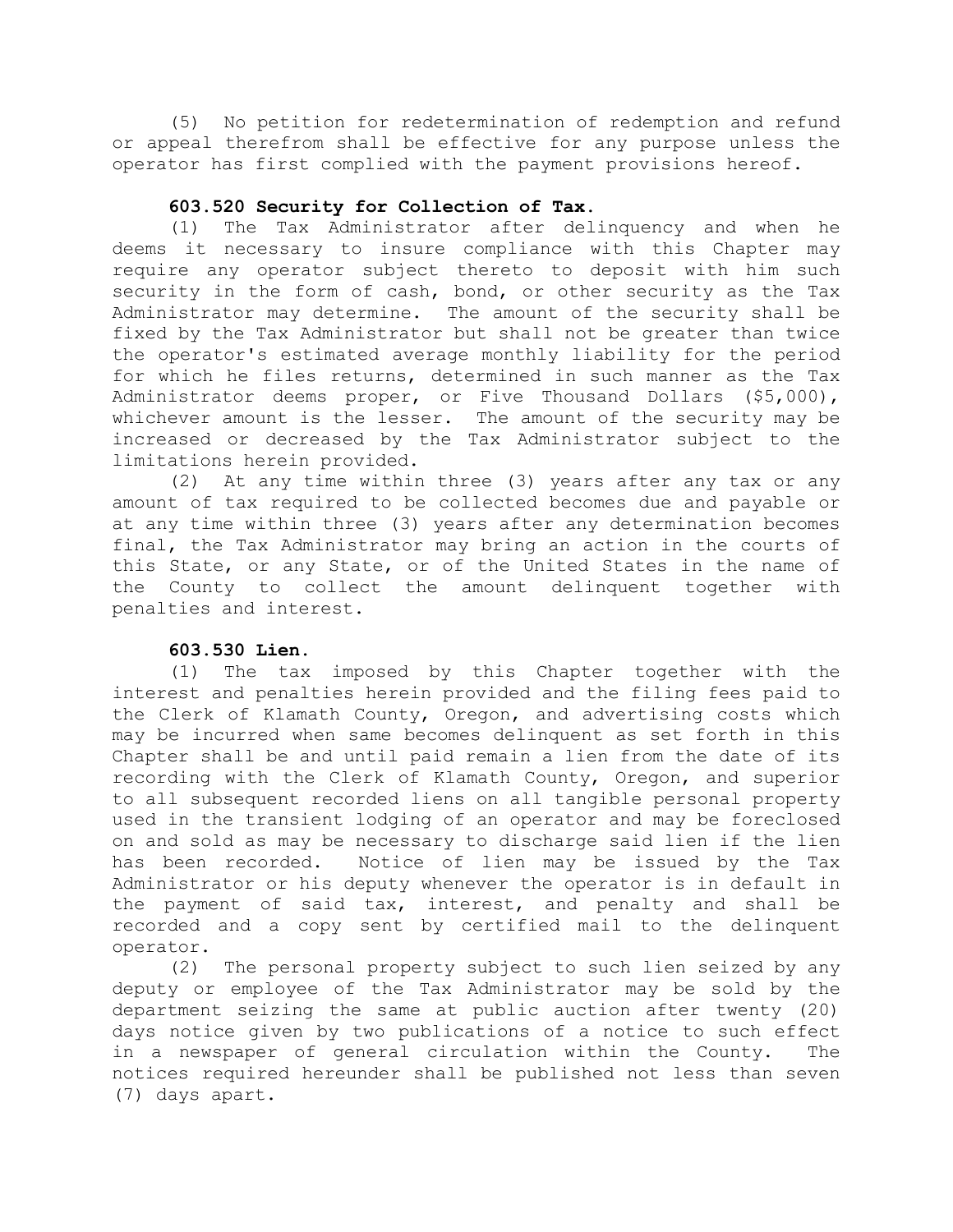(3) Any lien for taxes as shown on the records of the proper County official shall upon the payment of all taxes, penalties, and interest thereon be released by the Tax Administrator when the full amount determined to be due has been paid to the County, and the operator or person making such payment shall receive a receipt therefore stating that the full amount of taxes, penalties, and interest thereon have been paid and that the lien is thereby released and the record of lien is satisfied.

## 603.550 Refunds.

 (1) Operators' Refunds. Whenever the amount of any tax, penalty, or interest has been paid more than once or has been erroneously or illegally collected or received by the Tax Administrator under this Chapter, it may be refunded provided a verified claim in writing therefor stating the specific reason upon which the claim is founded is filed with the Tax Administrator within three (3) years from the date of payment. The claim shall be made on forms provided by the Tax Administrator. If the claim is approved by the Tax Administrator, the excess amount collected or paid may be refunded or may be credited on any amounts then due and payable from the operator from whom it was collected or by whom paid, and the balances may be refunded to each operator, his administrator, executors or assignees.

 (2) Transient Refunds. Whenever the tax required by this Chapter has been collected by the operator and deposited by the operator with the Tax Administrator and it is later determined that the tax was erroneously or illegally collected or received by the Tax Administrator, it may be refunded by the Tax Administrator to the transient provided a verified claim in writing therefore, stating the specific reason on which the claim is founded is filed with the Tax Administrator within three years from the date of payment.

### 603.600 Administration.

 (1) Transient Room Tax Fund. The Tax Administrator shall place all monies received pursuant to this Chapter in the Transient Room Tax Fund.

 (2) Records Required from Operators, etc., Form. Every operator shall keep guest records of room sales and accounting books and records of room sales. All records shall be retained by the operator for a period of three years and six months after they come into being.

 (3) Examination of Records; Investigations. For the purpose of enforcing KCC 603.500, if the Tax Administrator has reason to believe that the returns are incorrect or that fraud, refusal to remit, evasion or operator delay has occurred as set forth in KCC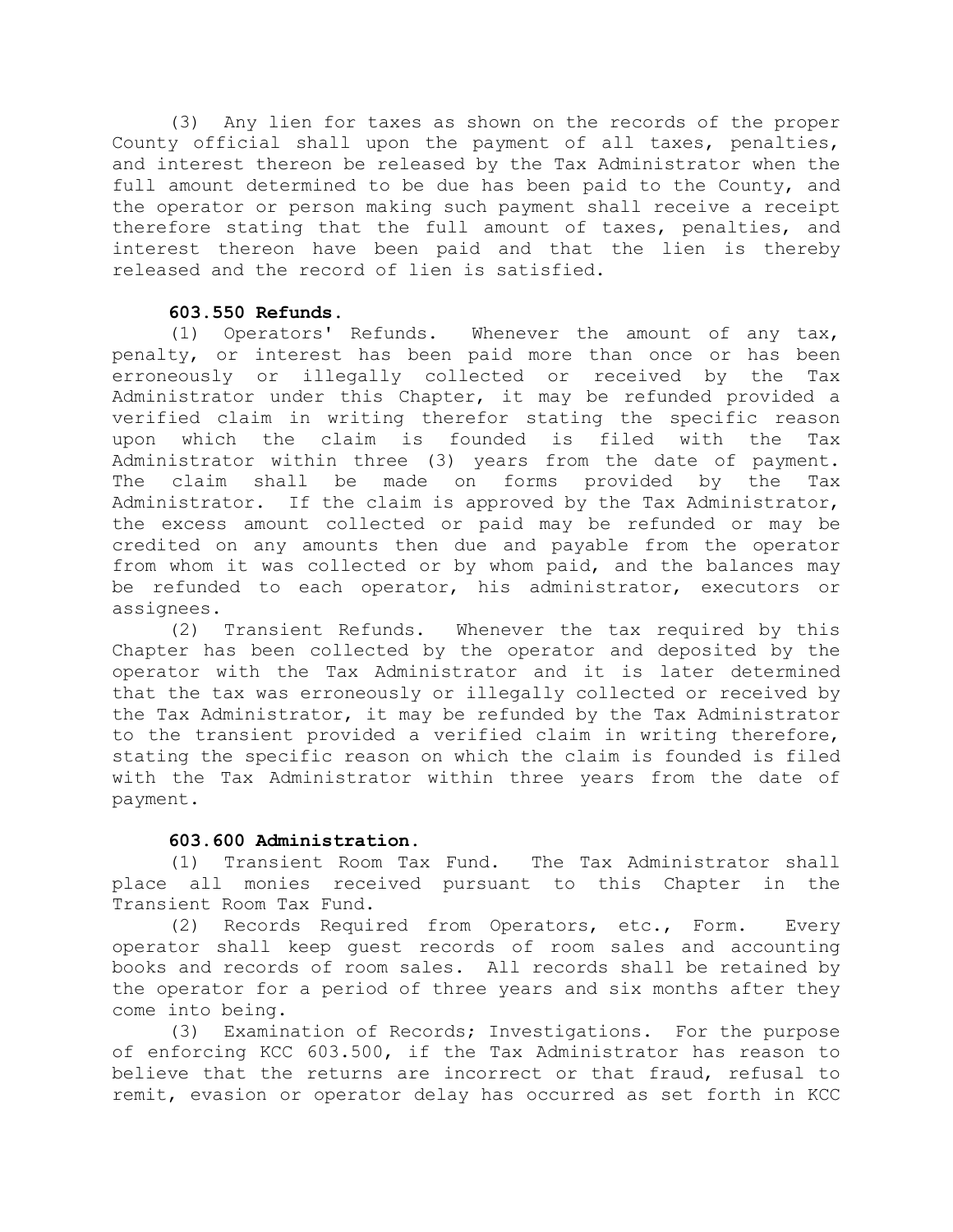603.500, then the Tax Administrator or any person authorized in writing by him/her may examine during normal business hours the books, papers, and accounting records relating to room sales of any operator after notification to the operator liable for the tax and may investigate the business of the operator in order to verify the accuracy of any return made; or if no return is made by the operator, to ascertain and determine the amount required to be paid.

 (4) Confidential Character of Information Obtained - Disclosure Unlawful. It shall be unlawful for the Tax Administrator or any person having an administrative or clerical duty under the provisions of this Chapter to make known in any manner whatever the business affairs, operations, or information obtained by an investigation of records and equipment of any person required to obtain a Transient Occupancy Registration Certificate or pay a transient occupancy tax, or any other person visited or examined in the discharge of official duty, or the amount of source of income, profits, losses, expenditures, or any particular thereof set forth in any statement or application, or to permit any statement or application, or copy of either, or any book containing any abstract or particulars thereof to be seen or examined by any person. Provided that nothing in this subsection shall be construed to prevent:

 (a) The disclosure of the examination of records and equipment by another County official, employee, or agent for collection to taxes for the sole purpose of administering or enforcing any provisions of this Chapter or collecting taxes imposed hereunder.

 (b) The disclosure after the filing of a written request to that effect to the taxpayer himself, receivers, trustees, executors, administrators, assignees, and guarantors if directly interested of information as to any paid tax, any unpaid tax or amount of tax required to be collected, or interest, and penalties; further provided, however, that the Klamath County Counsel approves each such disclosure and that the Tax Administrator may refuse to make any disclosure referred to in this paragraph when in his opinion the public interest would suffer thereby.

 (c) The disclosure of the names and addresses of any persons to whom Transient Occupancy Registration Certificates have been issued.

 (d) The disclosure of general statistics regarding taxes collected or business done in the County.

#### 603.610 Tax Revenue Sharing.

(1) Seventy-five percent (75%) of the total net transient room tax after collection and other administrative costs have been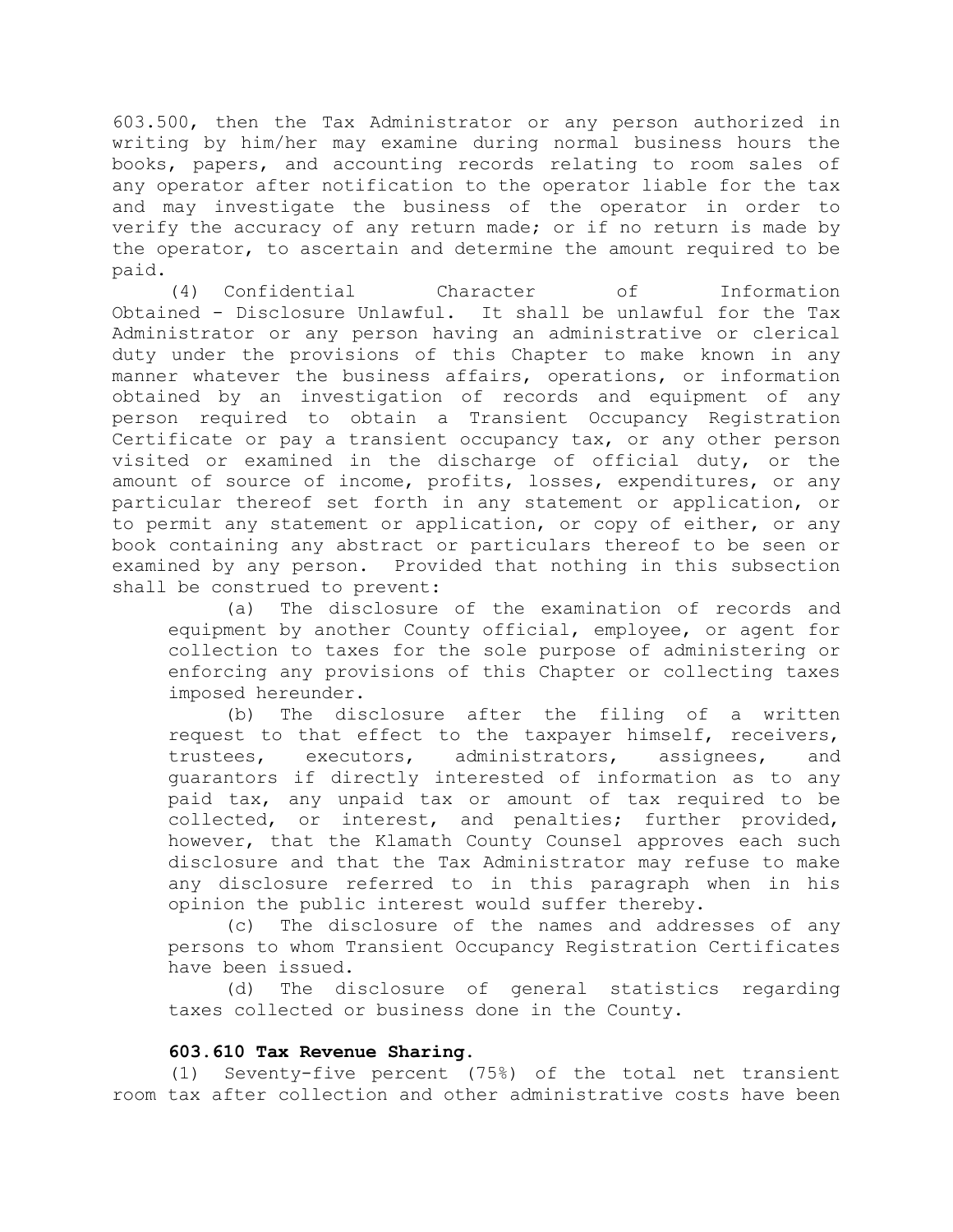deducted, which administrative costs shall not exceed 1% of the gross Transient Room Tax Collection, shall be distributed by the Tax Administrator quarterly as follows:

 (a) One-sixth (1/6) to Klamath County for use in the promotion of tourism and conventions in Klamath County.

 (b) Fifty percent (50%) of the balance to participating incorporated cities located in whole or in part within Klamath County. This percentage shall be adjusted as set out in paragraph (e) herein.

 (i) The administration and enforcement of such tax shall remain with the Tax Administrator.

 (c) The amount to be distributed to a city shall be as follows:

 (i) Each fifty percent (50%) of net collections of the Transient Room Tax shall be allocated to the cities by the Tax Administrator under a formula where the amount payable to each city shall be determined by the ratio the total transient room tax collections of each city bears to the total tax collections of all such cities times the distributive amount allocated to all such cities.

TOTAL TAX COLLECTION

OF INDIVIDUAL CITY TOTAL NET  $FORMULA:$  CITY'S SHARE = -------------------------- X COLLECTION X 50% TOTAL TAX COLLECTION OF COUNTY OF ALL INCORPORATED CITIES IN KLAMATH COUNTY

 (d) The balance remaining of the seventy-five percent of the Transient Room Tax deducting the sums allocated as provided in paragraphs 1 (a) and (b) shall be retained by Klamath County for purposes of construction, operation, and maintenance of the Klamath County Fairgrounds.

 (e) At the start of each fiscal year, the foregoing distribution formula shall be readjusted. Said readjustment shall be made to reflect the proportion which the total collection of the tax imposed from the operators within the corporate limits of the respective cities bears to the total revenue collected from all sources within the County pursuant to this Chapter. This percentage figure shall be substituted for the figure of 50 percent shown in the formula set out in Subsection (1)(c) of this Section and shall be used in computing the distribution share of the various governmental entities. The readjustment shall be based upon the four quarters of receipts prior to the readjustment which shall be calculated no later than March 31 of each year. The Tax